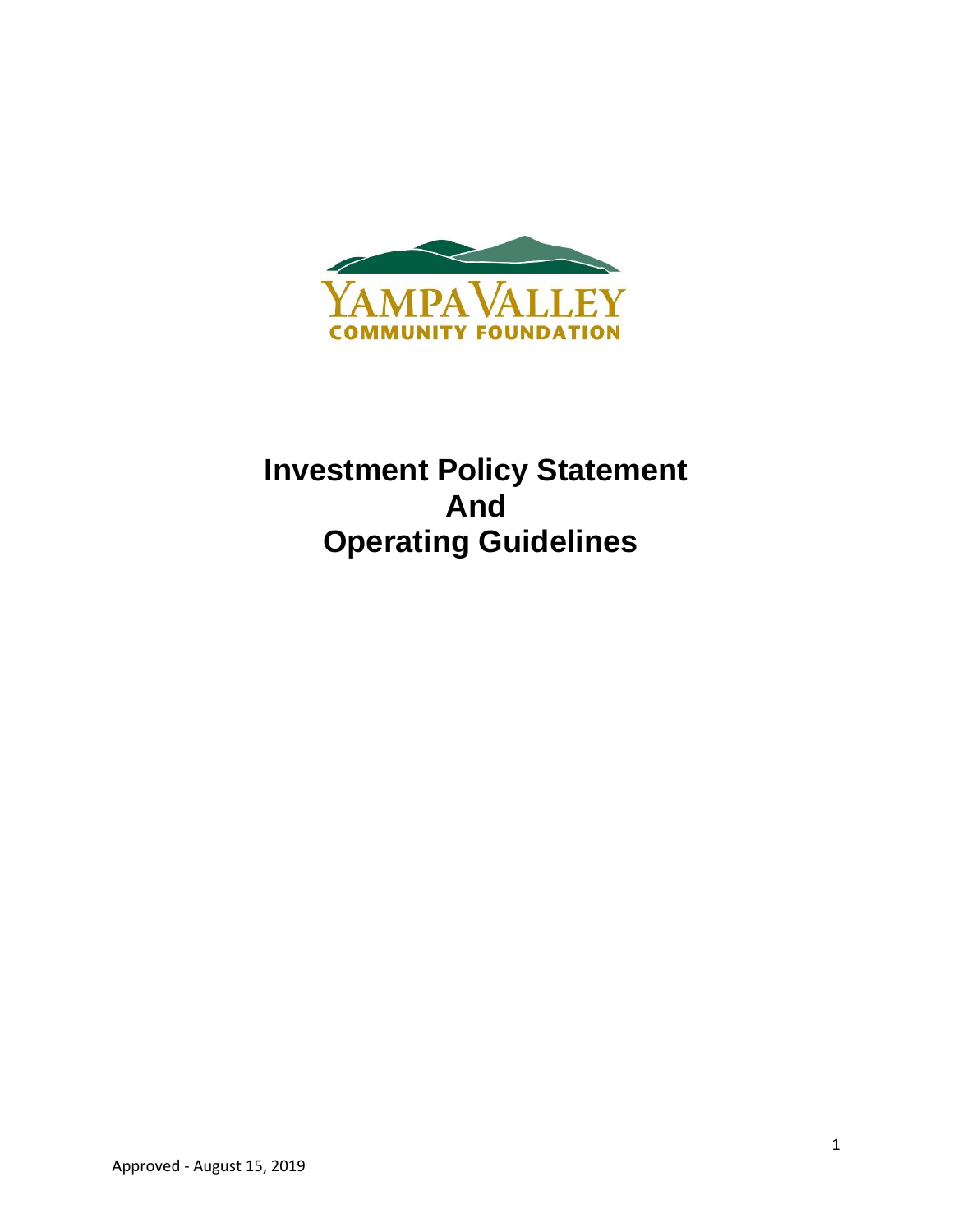# **I. PURPOSE**

The purpose of this statement is to establish clear goals and guidelines regarding the management of the assets of Yampa Valley Community Foundation. Investments of these funds shall be made by the Investment Committee with the approval of the Board of Trustees in accordance with the goals and restrictions stated herein. In doing so, the Investment Committee is authorized to retain investment professionals within the structure of these guidelines.

This statement will establish reasonable expectations, objectives, guidelines and measures used to evaluate investment performance in the investment of the Foundation's assets. This Statement is not a contract and is intended to be a summary of an investment philosophy that provides guidance for the Investment Committee and the Board. Periodically, this statement should be reviewed and revised, if necessary, to insure that it continues to reflect the Board's attitudes, expectations, and objectives.

# **II. ROLES AND RESPONSIBILITIES**

# **A. BOARD OF TRUSTEES**

The Board of Trustees retains its fiduciary responsibility for the investment strategy and the retention of its investment advisor. Its responsibilities include the following:

- Establishing an Investment Policy to provide the Foundation with direct oversight of the investment advisor and the Fund's investment strategy.
- Retaining an investment advisor to provide the Fund with an investment strategy that is within the parameters of this policy, implements the strategy, determines asset allocation, selection of investment managers and provides the board with reports to monitor the Fund.
- Monitor and supervise all service vendors and investment options.
- Avoid prohibited transactions and conflict of interest.

# **B. INVESTMENT COMMITTEE**

The Investment Committee is a standing committee comprised of representatives from the Board and industry professionals from the community. The Committee shall act solely in the best interest of the Foundation and in concert with the mission of the Foundation. Its members assist the board in its fiduciary responsibility by being subject matter experts on the topics of finance and capital markets. The Committee's responsibilities include the following:

- Annually reviewing the board's Investment Policy Statement and Operating Guidelines and providing the board with its recommendations or modifications as needed.
- Developing investment objectives, asset allocation strategies and performance guidelines.
- Recommending investment advisors to the board.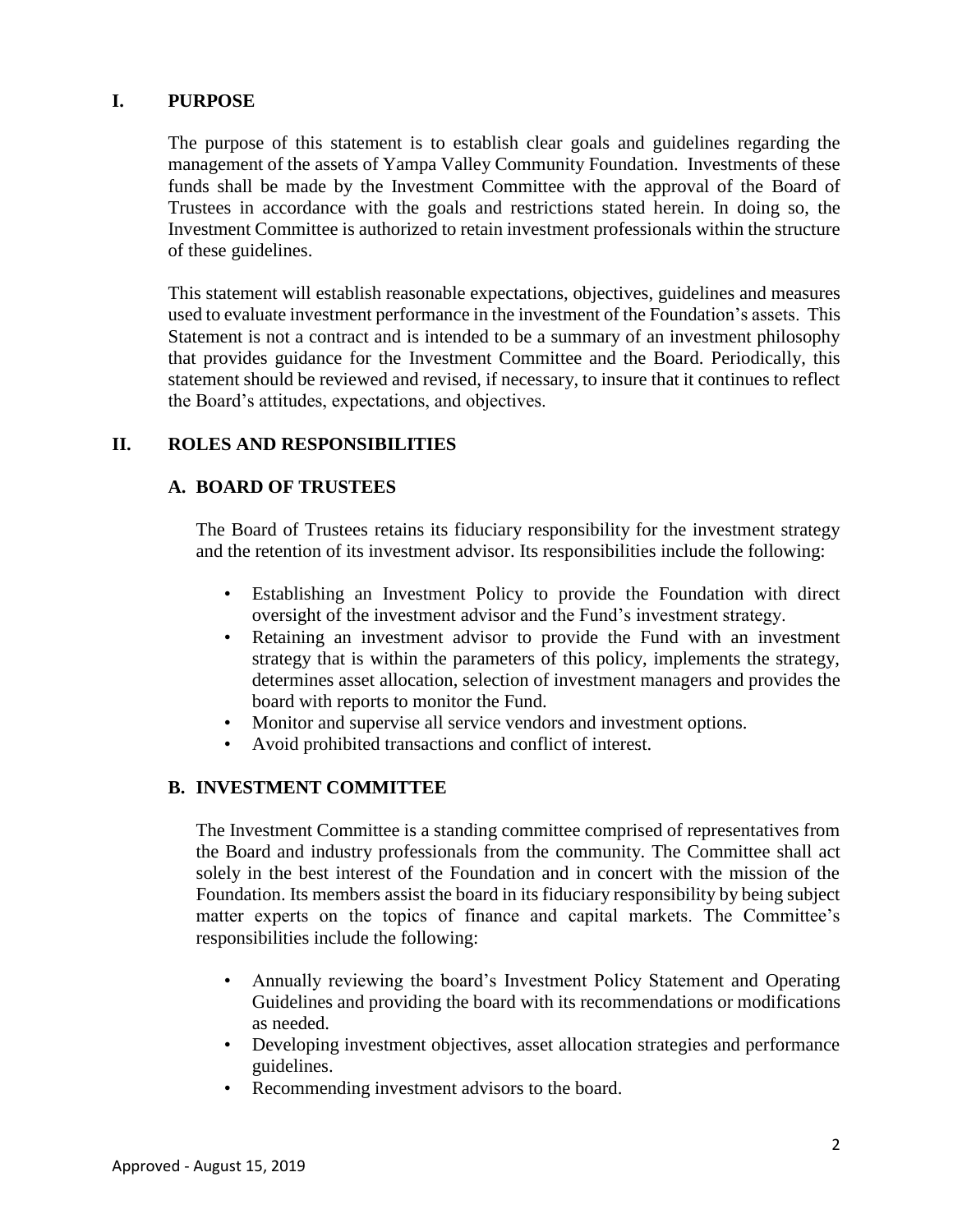- Review the investment managers selected to fill the target allocation for appropriateness.
- Reviewing and evaluating investment results.
- Providing periodic performance reports to the Board.
- At least quarterly, the Committee will host a meeting to review the Fund with the investment advisor.
- Recommendations to the Board represents a consensus of the committee.
- The committee will periodically review total costs associated with the management of the Portfolio's investment program.

# **C. INVESTMENT ADVISOR AND ASSET MANAGEMENT**

With a recommendation from the committee, the board retains an investment advisor to allocate and invest its fund according to this policy.

- The investment advisor is registered with the SEC (Security Exchange Commission).
- Recommends investment policy statement modifications to the committee for its consideration.
- Advises the committee on a target asset allocation.
- Selects investment managers to manage the appropriate section of the asset allocation.
- Provides the committee with relevant reports on a quarterly basis, so the committee can effectively monitor the fund.
- Provides the board, committee and staff with educational opportunities consistent with the management of nonprofit organizations.
- Monitoring the allocation and rebalancing of the portfolio back to its target.
- Exercise full investment discretion with regards to buying, managing, and selling assets held in the portfolios.
- Notify Investment Committee regarding any material change in investment management personnel or ownership of investment management company

## **III. MONITORING AND CONTROL**

## **A. STANDARDS FOR PRUDENT INVESTING**

In investing and managing the portfolio, the Committee will consider both the purposes of the Foundation and the purpose of any specific institutional fund.

Management and investment decisions about an individual asset will be made not in isolation but rather in the context of the portfolio as a whole and as part of an overall investment strategy having risk and return objectives reasonably suited to the Foundation.

In managing the portfolio, the Committee will incur only those costs that are appropriate and reasonable in relation to the portfolio or any specific institutional fund, the purposes of the Foundation, and the skills available to it and will use reasonable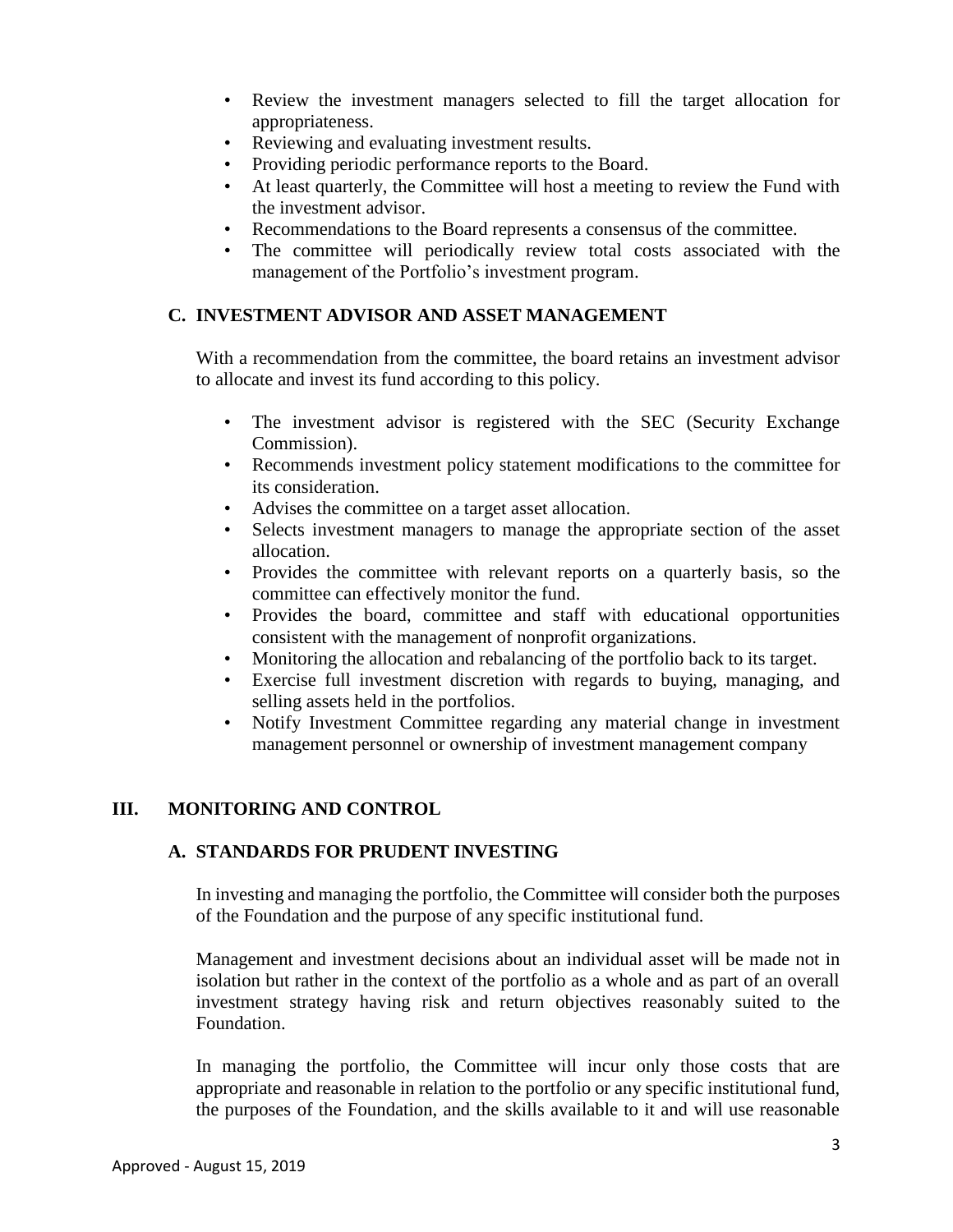efforts to verify facts relevant to the management and investment of the portfolio or any specific institutional fund.

Except as a donor's gift instrument otherwise requires, and consistent with C.R.S. 15- 1-1101, et.seq., the following factors must be considered, if relevant, in managing and investing the investment portfolio, including the requirements for any specific institutional funds:

- General economic conditions:
- The possible effect of inflation or deflation;
- The expected tax consequences, if any, of investment decisions or strategies;
- The role that each investment or course of action plays within the Foundation's overall investment portfolio;
- The expected total return from income and the appreciation of investments;
- Other resources of the Foundation;
- Needs for liquidity, regularity of income, and preservation or appreciation of capital;
- An asset's special relationship or special value, if any, to the purpose of the Foundation.

# **B. FREQUENCY OF REVIEW**

In addition to quarterly review of target allocations the Investment Committee will review the Investment Policy and Operating Guidelines in its entirety at least every two years or whenever assets in the pool have either increased or decreased by a factor of two from the date of the last review.

The Foundation recognizes that all investments go through cycles and, therefore, there will be periods of time in which the investment objectives are not met or when specific asset classes or managers fail to meet their expected performance targets. Recognizing that good years help to make up for bad ones, the Foundation acknowledges the principle that asset classes and/or managers must be given an opportunity to make up for poor periods. Unless there are extenuating circumstances, patience will often prove appropriate when performance has been disappointing.

The Foundation also recognizes that a diversified portfolio will never match the performance of the best performing asset classes or managers in a given year. Furthermore assets or managers performing above long-run expectations in one period often perform below long-run expectations in other periods. The Foundation does not intend to "chase performance", by choosing asset classes or managers solely on the basis of recent performance.

On an overall portfolio basis, the Foundation establishes a goal of achieving the stated investment return objectives over a three to five year period of time. A shorter time frame would contradict the principle that asset classes and/or managers should generally be given the opportunity to overcome poor performance with subsequent excellent performance.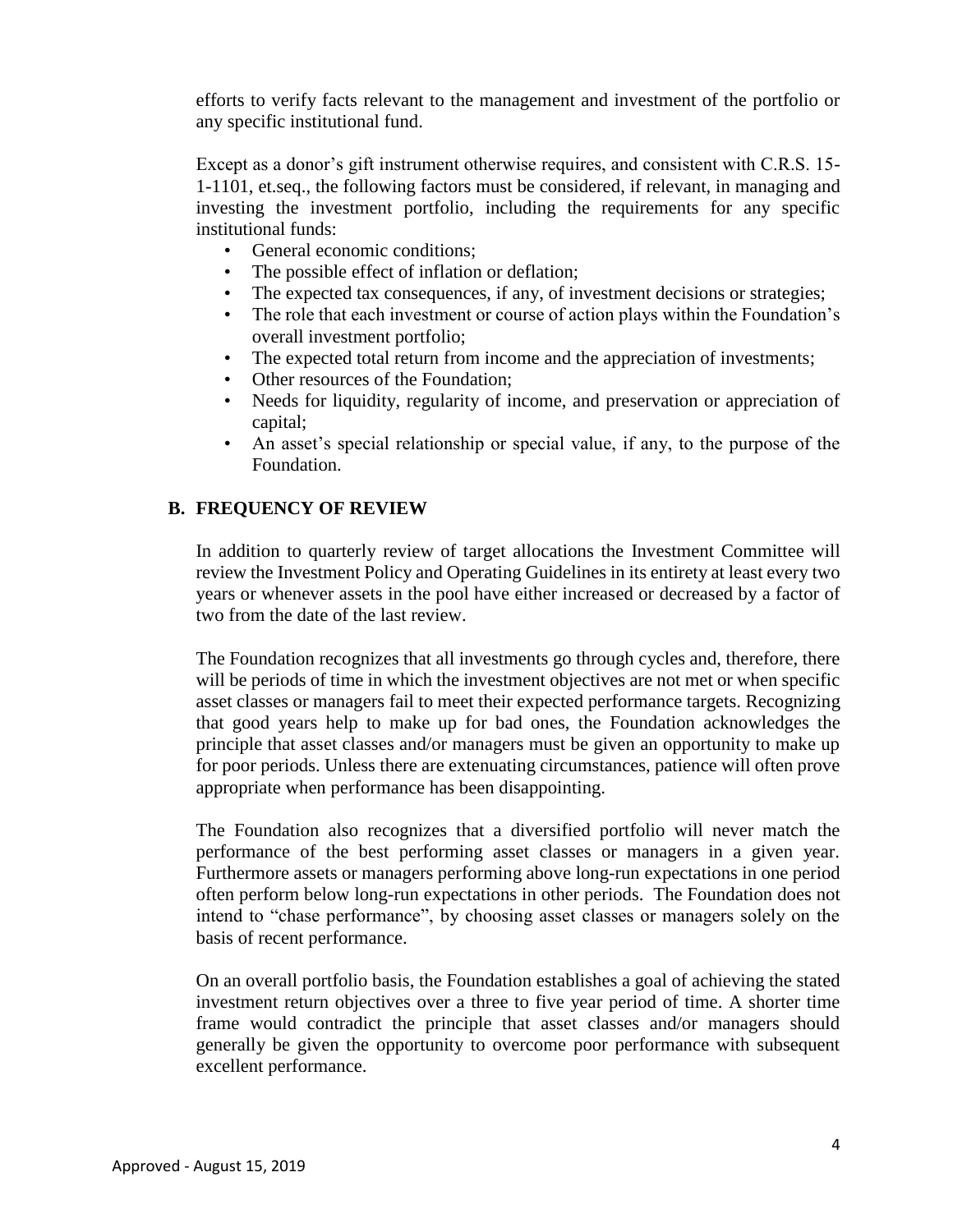# **C. REPORTING**

Foundation staff shall provide the Investment Committee with a report each quarter that lists all assets held by the Foundation, values for each asset and all transactions affecting assets within the portfolio, including additions and withdrawals.

The Investment Committee shall receive no less frequently than on a quarterly basis and provide the following management reports:

- Portfolio performance results over the quarter to date, year to date, last year, 36 months and 60 months (or life of the pool if less)
- Performance results of each individual manager for the same periods
- Performance results of comparative benchmarks for the same periods
- Performance shall be reported on a basis that uses GIPS® guidelines in the calculation of investment performance returns.
- End of quarter status regarding asset allocation—current versus policy
- Any recommendations for changes of the above

Fund advisors will be provided a quarterly fund statement including the value of the fund, any additions or withdrawals, returns, fees charged and miscellaneous expenditures. Advisors will also receive information on pool performance.

# **D. MEETINGS AND COMMUNICATION**

As a matter of course, the Investment Committee shall meet on a quarterly basis to review the Portfolio's performance, any material changes in the Foundation outlook, and the economic outlook. The Executive Director or the Chairman of the Investment Committee will communicate any findings or recommendations to the Foundation's Board of Trustees.

The Foundation is committed to transparency and full disclosure regarding its investment activities and will make available any of the reports outlined above to its donors upon request.

# **E. MONITORING OF INVESTMENT ADVISOR**

The Foundation has determined it is in the best interest of the Portfolio's participants that performance objectives be established for each investment advisor. The advisor's results will be periodically evaluated and compared to appropriate indices. The performance of the investment advisors will be monitored on an ongoing basis and it is at the Foundation's discretion to take corrective action by replacing an advisor if they deem it appropriate at any time.

The risk associated with each advisor's portfolio, as measured by the variability of quarterly returns (standard deviation), should not exceed that of the benchmark index or peer group without a corresponding increase in performance above the benchmark. It is understood that there are likely to be short-term periods during which performance deviates from market indices and advisors should not be terminated for this reason alone.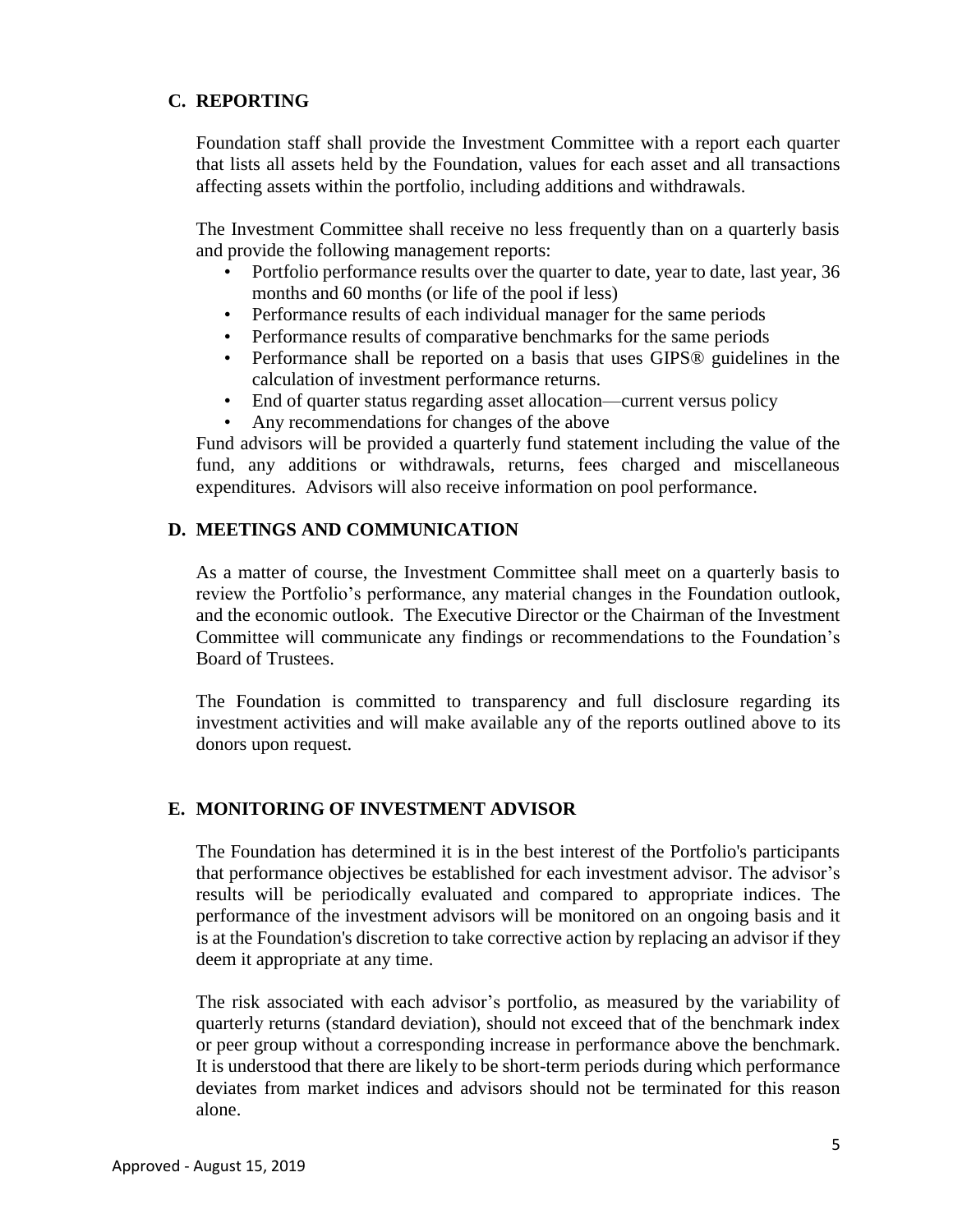# **IV. INVESTMENT OBJECTIVES**

The Foundation's assets shall be invested for the sole interest and exclusive benefit of the Foundation. The Foundation maintains several funds and each has its own risk profile, time horizon and investment objectives. Each fund's investment objective is listed below:

### Short-Term Investment Pool

Provide a holding vehicle for granting needs over the relatively near-term. These funds should have a time horizon of one year or less. The asset allocation and investment advisors should have a conservative bias and strive to earn CPI net of all fees.

#### Long-term Investment Pool

Provide the Foundation with growth to meet the granting needs of the community into perpetuity. These funds should have a longer time horizon of seven to ten years. The asset allocation and investment advisor should have a growth bias. The advisor should strive to earn the Foundation's spending policy plus CPI and net of all fees.

#### Advised Managed Funds

Asset allocations are recommended by the donor of the fund and approved and monitored by the Investment Committee. For further information refer to the Foundation's Advised Managed Fund Policy.

# **V. ASSET CLASS GUIDELINES**

Subject to the limitations stated herein, the Committee is given full investment discretion consistent with the investment objectives and guidelines of the Fund and shall have full discretion regarding the selection of fixed-income securities, cash equivalents, real estate, equities and other publically traded securities in order to assure full flexibility in the management of the Fund.

## *Cash and Equivalents*

The Committee may invest in commercial paper, repurchase agreements, Treasury Bills, certificates of deposit and money market funds to provide income, liquidity for expense payments, and preservation of the account's principal value. All such assets must represent maturities of one-year or less at time of purchase. Commercial paper assets must be rated A-I or P-I by Standard & Poor's and Moody's respectively. The Committee may not purchase short-term financial instruments considered to contain speculative characteristics (uncertainty of principal and/or interest). The Committee also may not invest more than 10% (ten percent) of the account's market value in the obligations of a single issuer, with the exception of the U.S. Government and its agencies.

#### *Fixed Income Securities*

The Fund may invest in appropriately liquid preferred stocks, corporate debt securities, mortgage backed securities, collateralized notes and obligations of the U.S. Government and its agencies. All corporate fixed income securities must be of investment grade BBB or better quality, both at the time of purchase and thereafter Investments in securities of a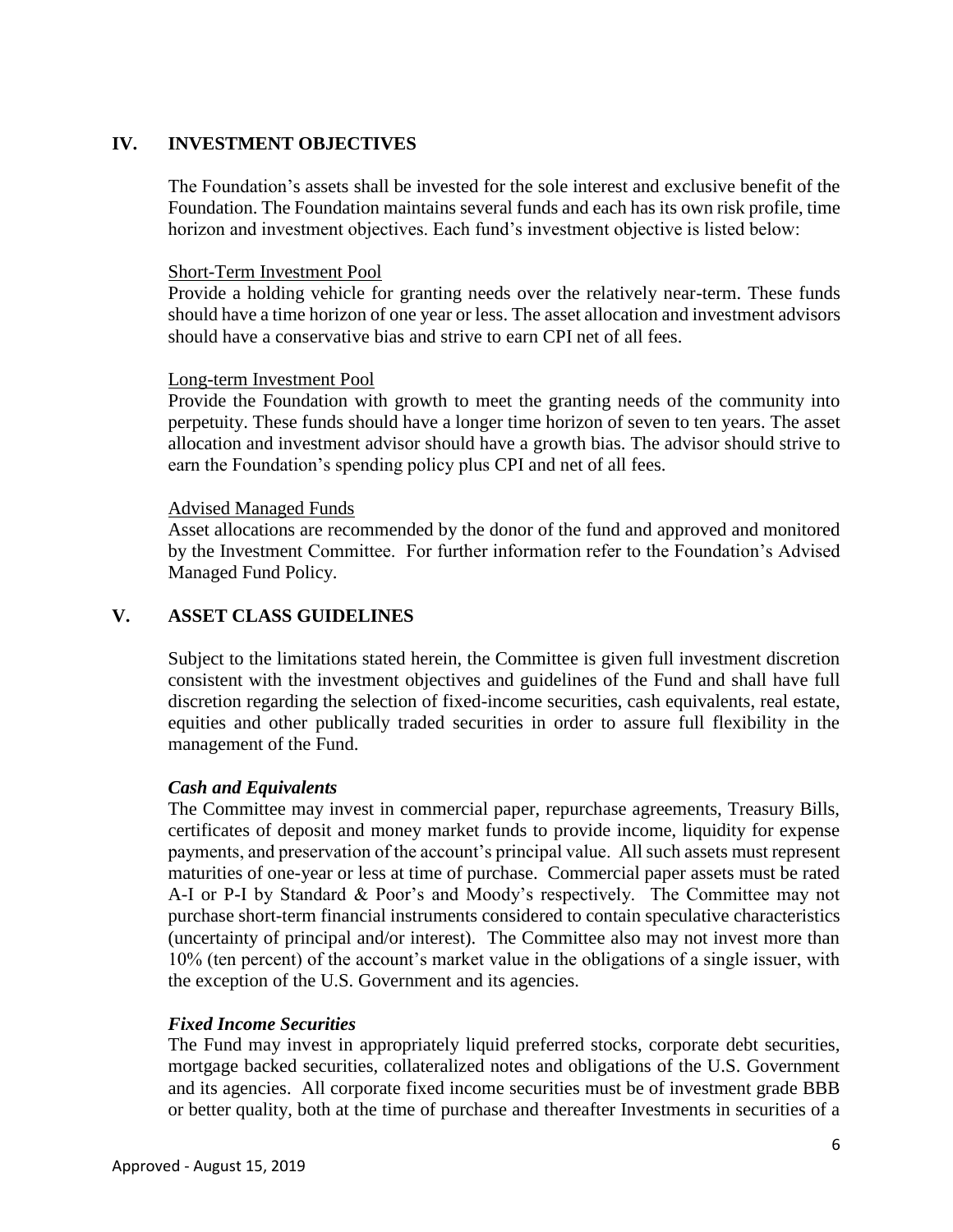single issuer, with exception of the U.S. Government and its agencies, must not exceed 20% of the Fund's fixed income market value.

## *Equities*

In keeping with our general philosophy, the Board expects the Committee to maintain the equity portfolios at a risk level approximately equivalent to that of the equity market as a whole as represented by the Wilshire 5000 Total Market Index. Equity holdings may be selected from the New York, American and Regional Stock Exchanges, and over the counter markets. These holdings may include American Depository Receipts (ADRs).

## *Alternative Investments*

The Investment Committee may consider alternative investment vehicles as a way to reduce the risk of the overall portfolio. Investments in alternative investment assets are limited to not more than 10% of the value of the total assets of the portfolio at the time of initial investment.

## *Real Estate Investments*

The Board must approve any and all direct real estate investments prior to any investment. This provision does not apply to publicly traded real estate investment trusts (REIT's) or to publicly traded companies engaged in the business of real estate activities.

#### *Disallowed Securities*

Investment in private placements and letter stock are not allowed unless specifically approved by the Foundation's Board of Trustees.

# **VI. SHORT-TERM INVESTMENT POOL**

The aim of the Yampa Valley Community Foundation's Short-Term Investment Pool is to provide a holding vehicle for funds that will be granted over the relatively near-term or have been allocated to projects with budgets fixed in nominal terms. As such it is not structured to maintain purchasing power over the long-term or generate the real returns that facilitate a long-term endowment.

Due to the objectives of the Short-Term Investment Pool, the only permitted asset class is Cash and Cash Equivalents. For the purposes of planning, the time horizon for these investments is one year or less. The nature of the Short-Term Investment Pool requires it be highly liquid with an extremely low risk tolerance.

## **VII. LONG-TERM INVESTMENT POOL**

The Board is willing to forego a portion of current income and accept moderate fluctuations in the Fund value in order to achieve a moderate amount of long-term growth in assets. The investment goals for these assets shall be to achieve an average annual rate of return that, net of inflation and of after the distribution of the Foundation's Spending Policy and an administrative charge, provides a net positive return, measured on a five year rolling window, which is in line with appropriate benchmarks.